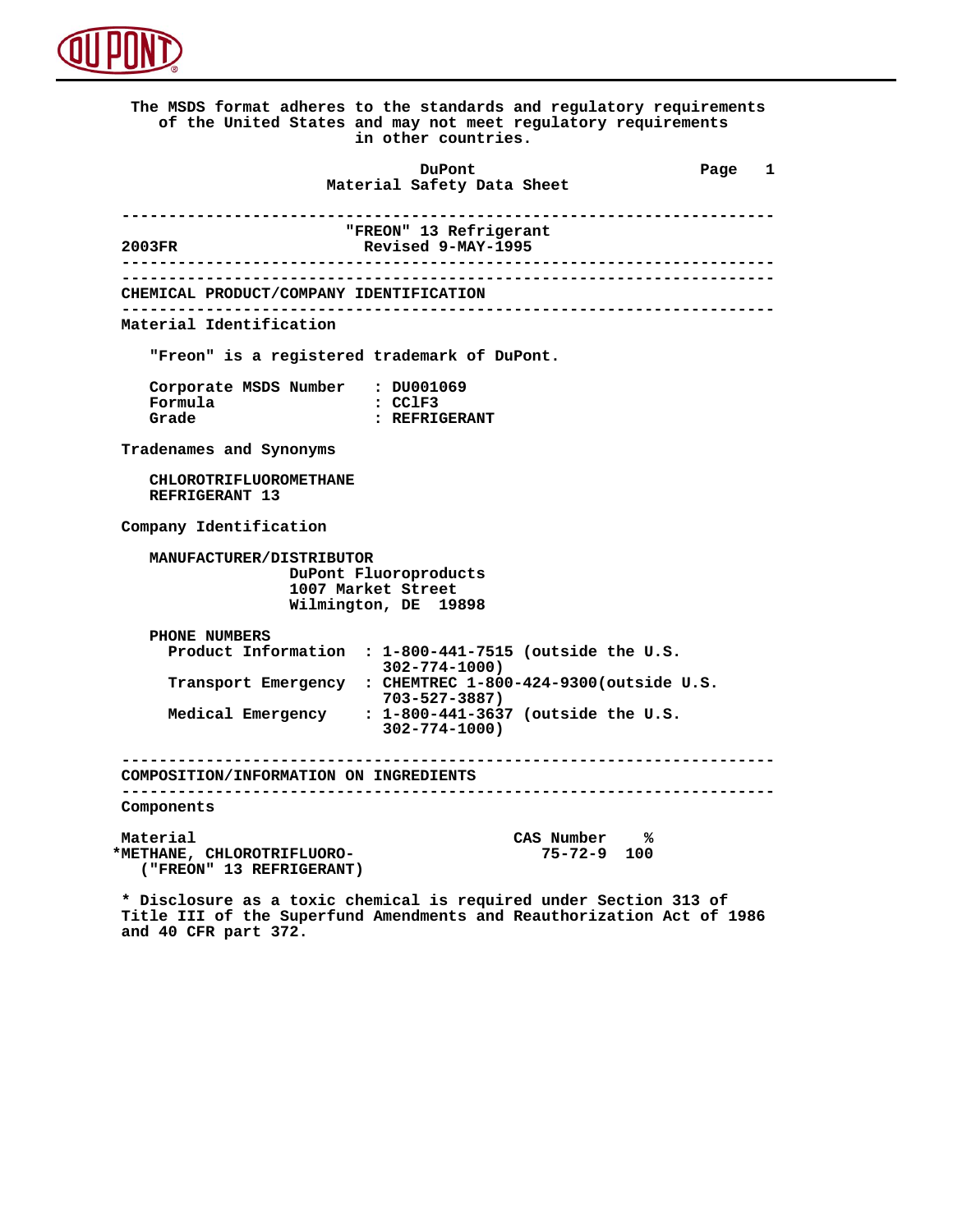## **---------------------------------------------------------------------- HAZARDS IDENTIFICATION**

 **---------------------------------------------------------------------- Potential Health Effects**

 **High concentrations may cause fatal heart irregularities. Vapors of FC-13 are heavier than air posing a hazard of asphyxia if trapped in enclosed or low places. At flame temperatures, this fluorocarbon may decompose to hydrogen fluoride which can be lethal at low concentrations. Frostbite may occur on skin or eye contact.**

 **Skin or eye contact may include frostbite. There are no reports of human sensitization.**

 **Inhalation may include temporary nervous system depression with anaesthetic effects such as dizziness, headache, confusion, incoordination, and loss of consciousness; or possibly with gross overexposure(> 20%), temporary alteration of the heart's electrical activity with irregular pulse, palpitations, or inadequate circulation.**

 **Individuals with preexisting diseases of the cardiovascular system may have increased susceptibility to the toxicity of excessive exposures.**

 **Carcinogenicity Information**

 **None of the components present in this material at concentrations equal to or greater than 0.1% are listed by IARC, NTP, OSHA or ACGIH as a carcinogen.**

 **---------------------------------------------------------------------- FIRST AID MEASURES**

 **----------------------------------------------------------------------**

 **First Aid**

 **INHALATION**

 **Immediately remove to fresh air. Keep persons calm. If not breathing, give artifical respiration. If breathing is difficult, give oxygen. Call a physician.**

 **SKIN CONTACT**

 **Flush with plenty of water. Treat for frostbite if necessary.**

 **EYE CONTACT**

 **Immediately flush eyes with plenty of water. Call a physician.**

 **INGESTION**

 **Ingestion is not considered a potential route of exposure.**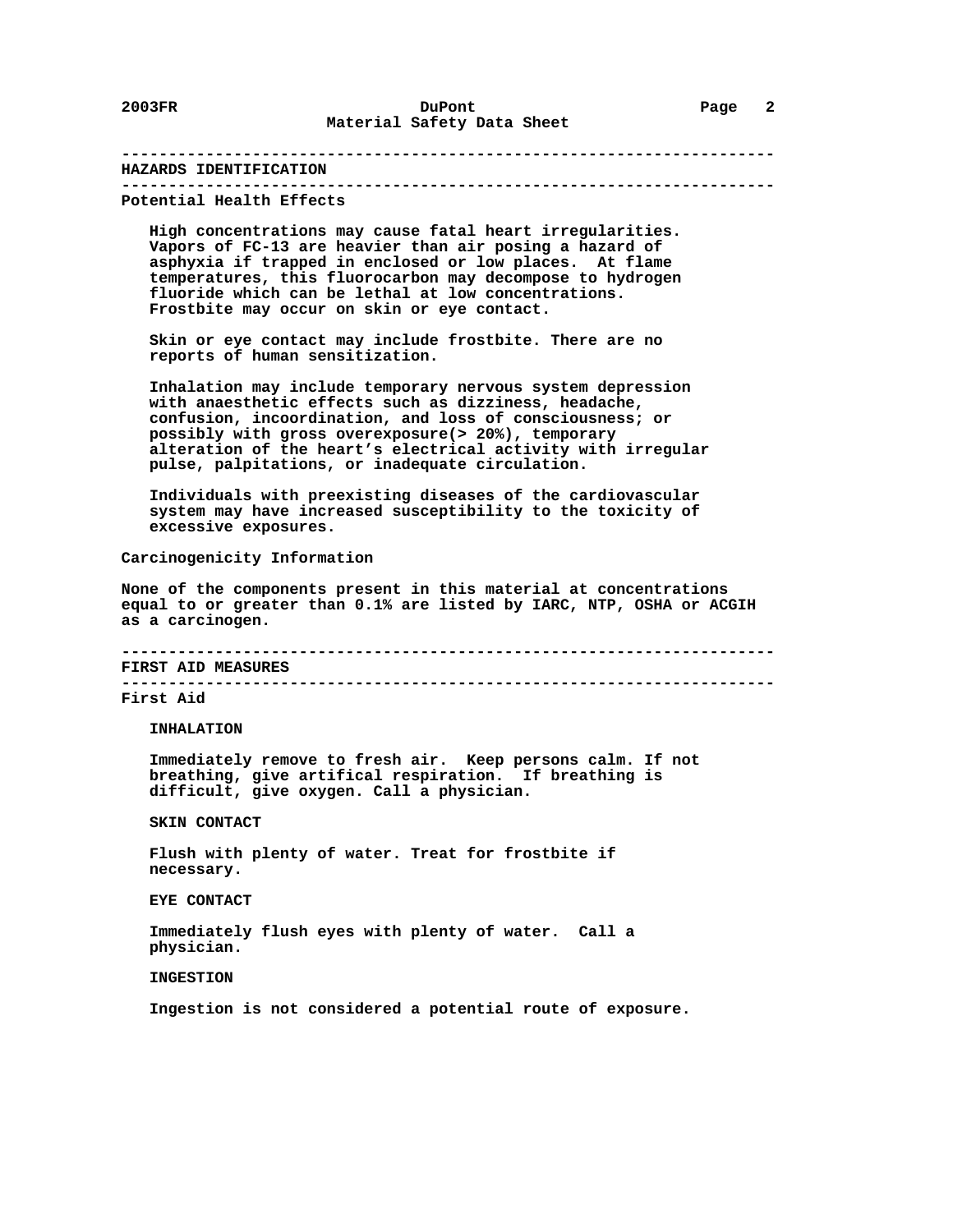**(FIRST AID MEASURES - Continued)**

 **Notes to Physicians**

 **Because of possible disturbances of cardiac rhythm, catecholamine drugs, such as epinephrine, should be used with special caution only in situations of emergency life support.**

```
 ----------------------------------------------------------------------
FIRE FIGHTING MEASURES
```
 **----------------------------------------------------------------------**

 **Flammable Properties**

 **Flash Point : Will not burn Flammable limits in Air, % by Volume LEL : Not applicable :** Not applicable  **Autoignition : Not determined Autodecomposition : >800 C (>1472 F)**

 **Fire and Explosion Hazards:**

 **Use water spray or fog to cool containers. Although cylinders are equipped with pressure and temperature relief devices, they may still rupture under fire conditions. Decomposition may occur.**

 **Extinguishing Media**

 **Non-flammable. As appropriate for combustibles in area.**

 **Fire Fighting Instructions**

 **Self-contained breathing apparatus (SCBA) is required if cylinders rupture or discharge under fire conditions.**

 **----------------------------------------------------------------------**

 **ACCIDENTAL RELEASE MEASURES ----------------------------------------------------------------------**

 **Safeguards (Personnel)**

 **NOTE: Review FIRE FIGHTING MEASURES and HANDLING (PERSONNEL) sections before proceeding with clean-up. Use appropriate PERSONAL PROTECTIVE EQUIPMENT during clean-up.**

 **Accidental Release Measures**

 **Ventilate area-especially low places where heavy vapors might collect. Remove open flames. Use self-contained breathing apparatus (SCBA) for large spills.**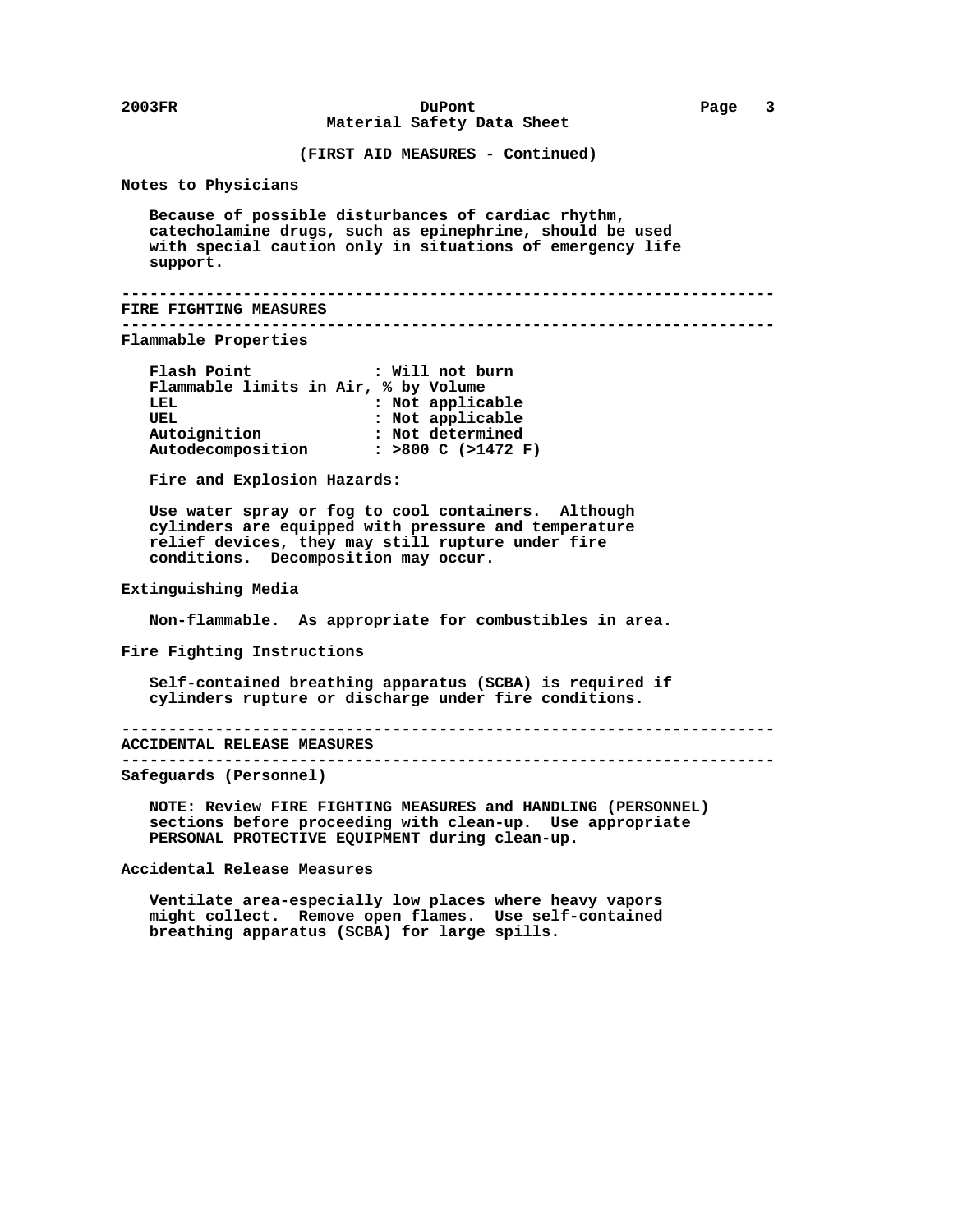**---------------------------------------------------------------------- HANDLING AND STORAGE ---------------------------------------------------------------------- Handling (Personnel) Avoid breathing vapors and liquid contact with the skin and eyes. Use with sufficient ventilation to keep employee exposure below recommended limits. Storage Clean, dry area. Do not heat above 125 deg F. ---------------------------------------------------------------------- EXPOSURE CONTROLS/PERSONAL PROTECTION ---------------------------------------------------------------------- Engineering Controls Normal ventilation for standard procedures is generally adequate. Local exhaust should be used when large amounts are released. Mechanical ventilation should be used in low places. Personal Protective Equipment Lined neoprene gloves and chemical splash goggles should be used when handling liquid. Under normal manufacturing conditions, no respiratory protection is required when using this product. Self-contained breathing apparatus (SCBA) is required if a spill occurs. Exposure Guidelines Exposure Limits "FREON" 13 Refrigerant PEL (OSHA) : None Established TLV (ACGIH) : None Established ---------------------------------------------------------------------- PHYSICAL AND CHEMICAL PROPERTIES ---------------------------------------------------------------------- Physical Data Boiling Point : -81.4 C (-114.5 F) Vapor Pressure : 485 psia @ 25 deg C (77 deg F) Vapor Density : 3.6 at 25 deg C (77 deg F) (Air = 1) % Volatiles : 100 WT%** Evaporation Rate : >1 (CCl4 = 1)  **Solubility in Water : 0.009 WT% @ 25 C (77 F) pH : Neutral Odor : Slight ethereal Form : Gas Color : Clear, colorless Liquid Density : 1.3 g/cc at -30 degC (-22 degF)**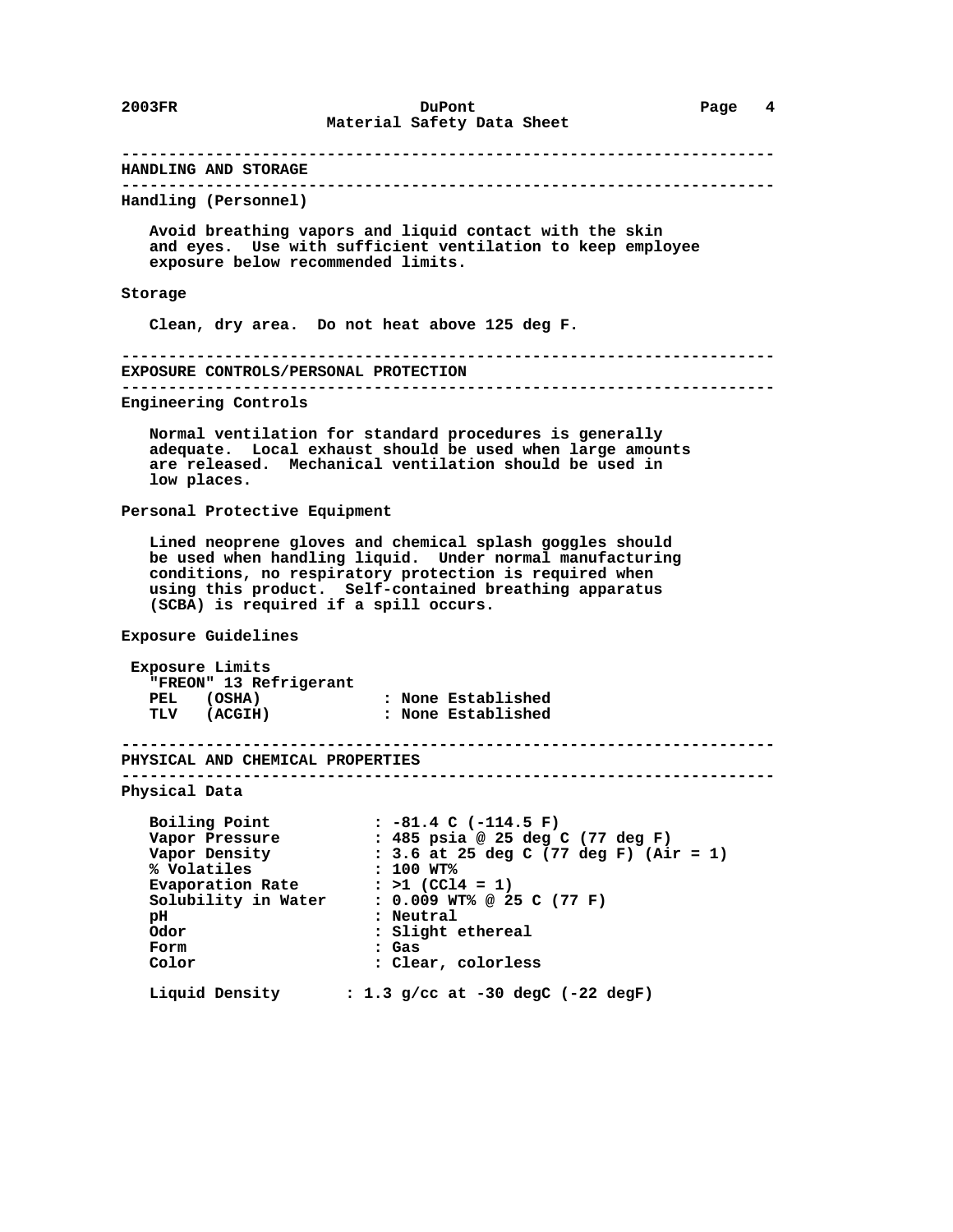**---------------------------------------------------------------------- STABILITY AND REACTIVITY ---------------------------------------------------------------------- Chemical Stability Material is stable. However, avoid open flames and high temperatures. Polymerization Polymerization will not occur. Other Hazards Incompatibility : Alkali or alkaline earth metals - powdered Al, Zn, Be, etc. Decomposition : "Freon" 13 can be decomposed by high temperatures (open flames, glowing metal surfaces, etc.) forming hydrochloric and hydrofluoric acids, and possible carbonyl halides. ---------------------------------------------------------------------- TOXICOLOGICAL INFORMATION ---------------------------------------------------------------------- Animal Data Inhalation 2 hour LC50: > 600,000 ppm in rats The compound is untested for skin or eye irritancy, and animal sensitization. In Guinea pigs there was a slight narcotic effect as determined by loss of righting reflex during a 60 minute exposure to various concentrations by inhalation. Cardiac sensitization was observed in beagle dogs exposed to 800,000 ppm for 5 minutes and challenged with adrenalin for 10 seconds. Repeated exposures to concentrations as high as 200,000 ppm produced no adverse effects. No animal test reports are available to define carcinogenic, developmental, or reproductive hazards. The compound does not produce genetic damage in bacterial cell cultures. ---------------------------------------------------------------------- DISPOSAL CONSIDERATIONS ---------------------------------------------------------------------- Waste Disposal Reclaim by distillation or remove to permitted waste disposal facility. Comply with Federal, State and Local regulations.**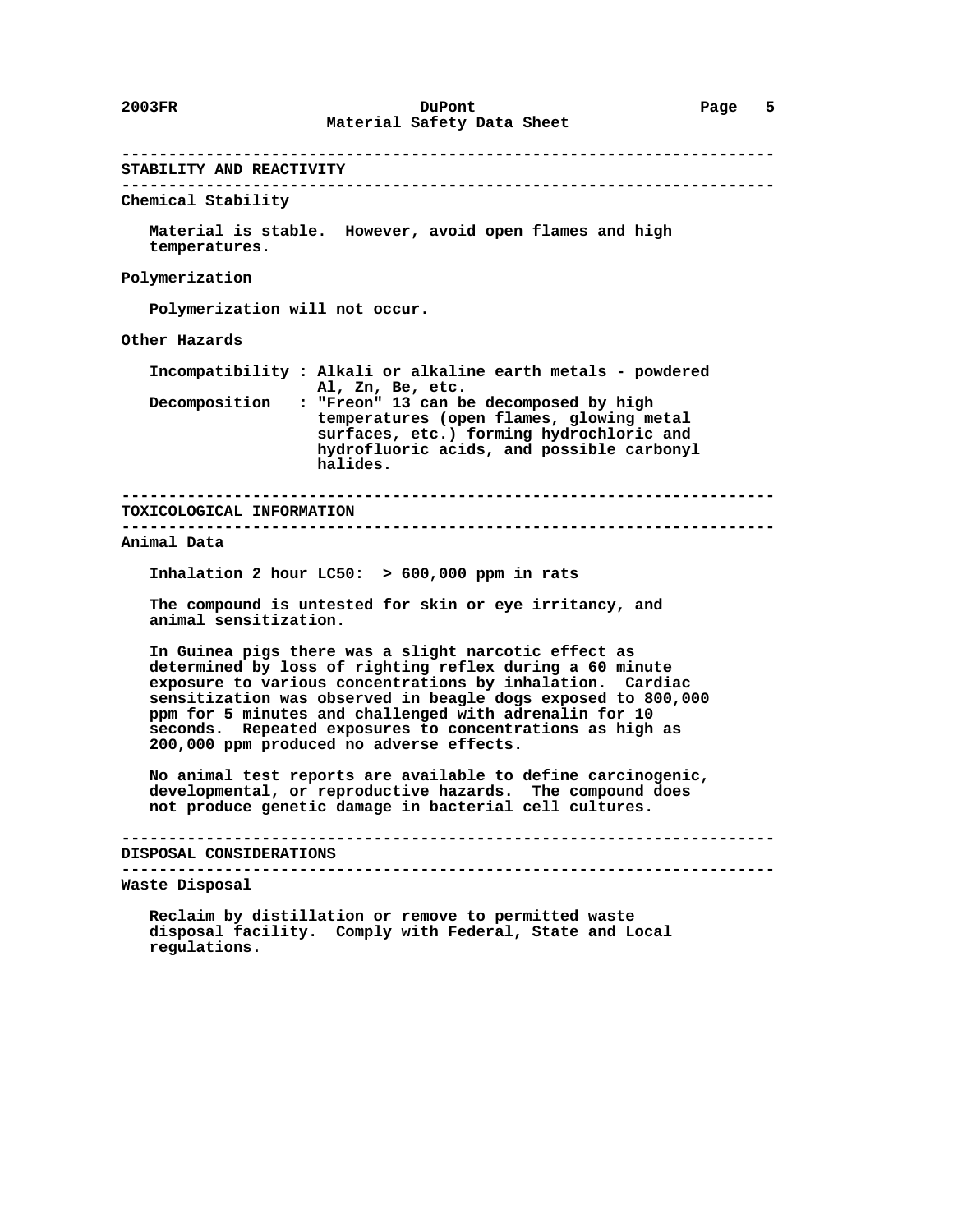**---------------------------------------------------------------------- TRANSPORTATION INFORMATION ---------------------------------------------------------------------- # Shipping Information DOT/IMO Proper Shipping Name : CHLOROTRIFLUOROMETHANE Hazard Class : 2.2 UN No. : 1022 Special Information : IMO/ICAO LABEL NONFLAMMABLE GAS Shipping Containers Cylinders ---------------------------------------------------------------------- REGULATORY INFORMATION ---------------------------------------------------------------------- U.S. Federal Regulations TSCA Inventory Status : Reported/Included. TITLE III HAZARD CLASSIFICATIONS SECTIONS 311, 312 Acute : Yes Chronic : No Fire : No Reactivity : No Pressure : Yes LISTS: Extremely Hazardous Substance - No CERCLA Hazardous Substance - No Toxic Chemicals - No ---------------------------------------------------------------------- OTHER INFORMATION ---------------------------------------------------------------------- NFPA, NPCA-HMIS NPCA-HMIS Rating Health** : 1<br>Flammability : 0  **Flammability : 0 Reactivity : 1 Personal Protection rating to be supplied by user depending on use**

 **conditions.**